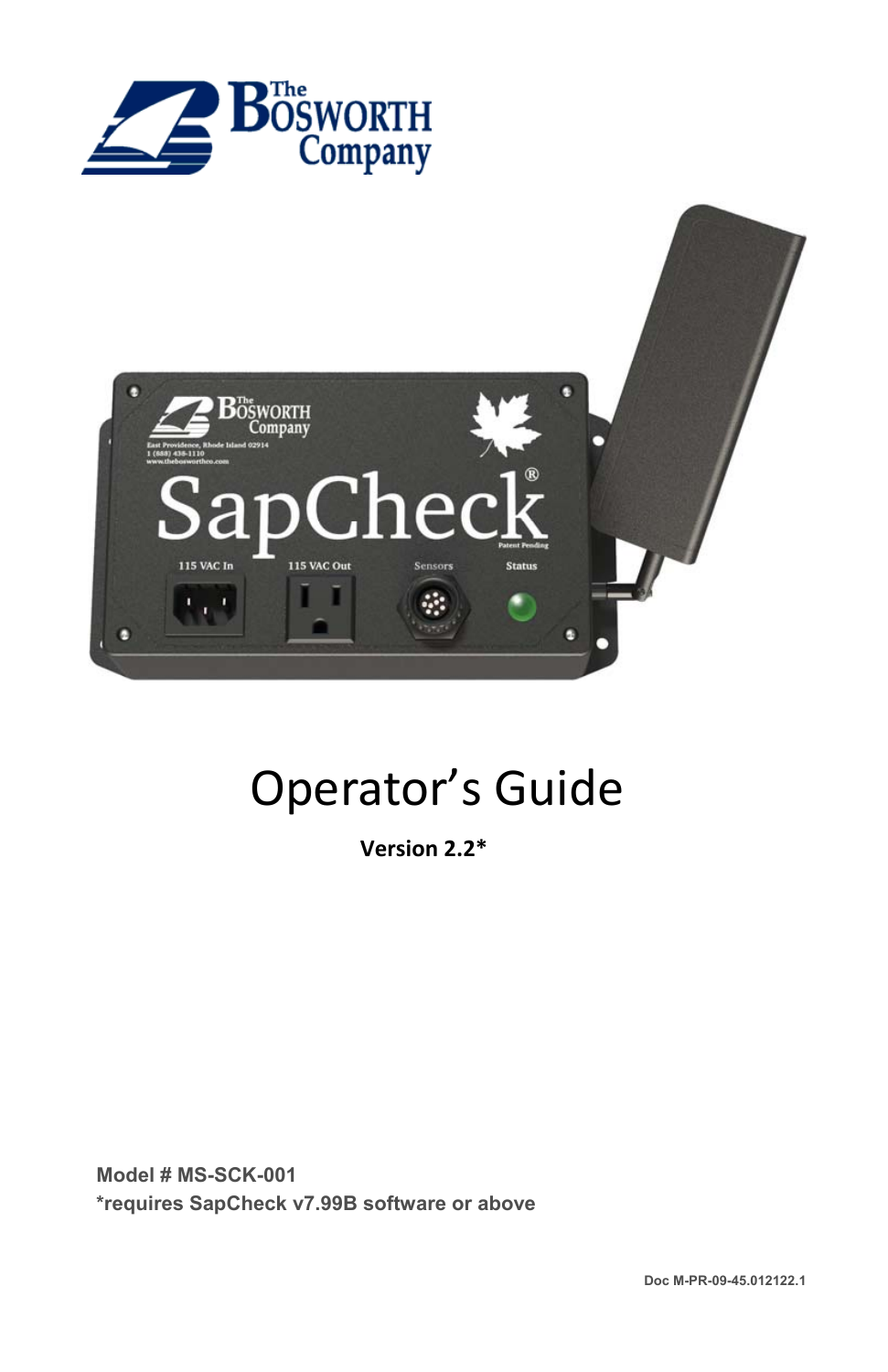## **TABLE OF CONTENTS**

| Monitoring Functions-Asking SapCheck a Question  2<br>Calibrating SapCheck's Vacuum Sensor 6<br>SapCheck Activation; Monthly Text Message Limits  7 | <b>TABLE OF CONTENTS</b> |  |
|-----------------------------------------------------------------------------------------------------------------------------------------------------|--------------------------|--|
|                                                                                                                                                     |                          |  |
|                                                                                                                                                     |                          |  |
|                                                                                                                                                     |                          |  |
|                                                                                                                                                     |                          |  |
|                                                                                                                                                     |                          |  |
|                                                                                                                                                     |                          |  |
|                                                                                                                                                     |                          |  |
|                                                                                                                                                     |                          |  |
|                                                                                                                                                     |                          |  |
|                                                                                                                                                     |                          |  |
|                                                                                                                                                     |                          |  |
|                                                                                                                                                     |                          |  |
|                                                                                                                                                     |                          |  |
|                                                                                                                                                     |                          |  |
|                                                                                                                                                     |                          |  |
|                                                                                                                                                     |                          |  |
|                                                                                                                                                     |                          |  |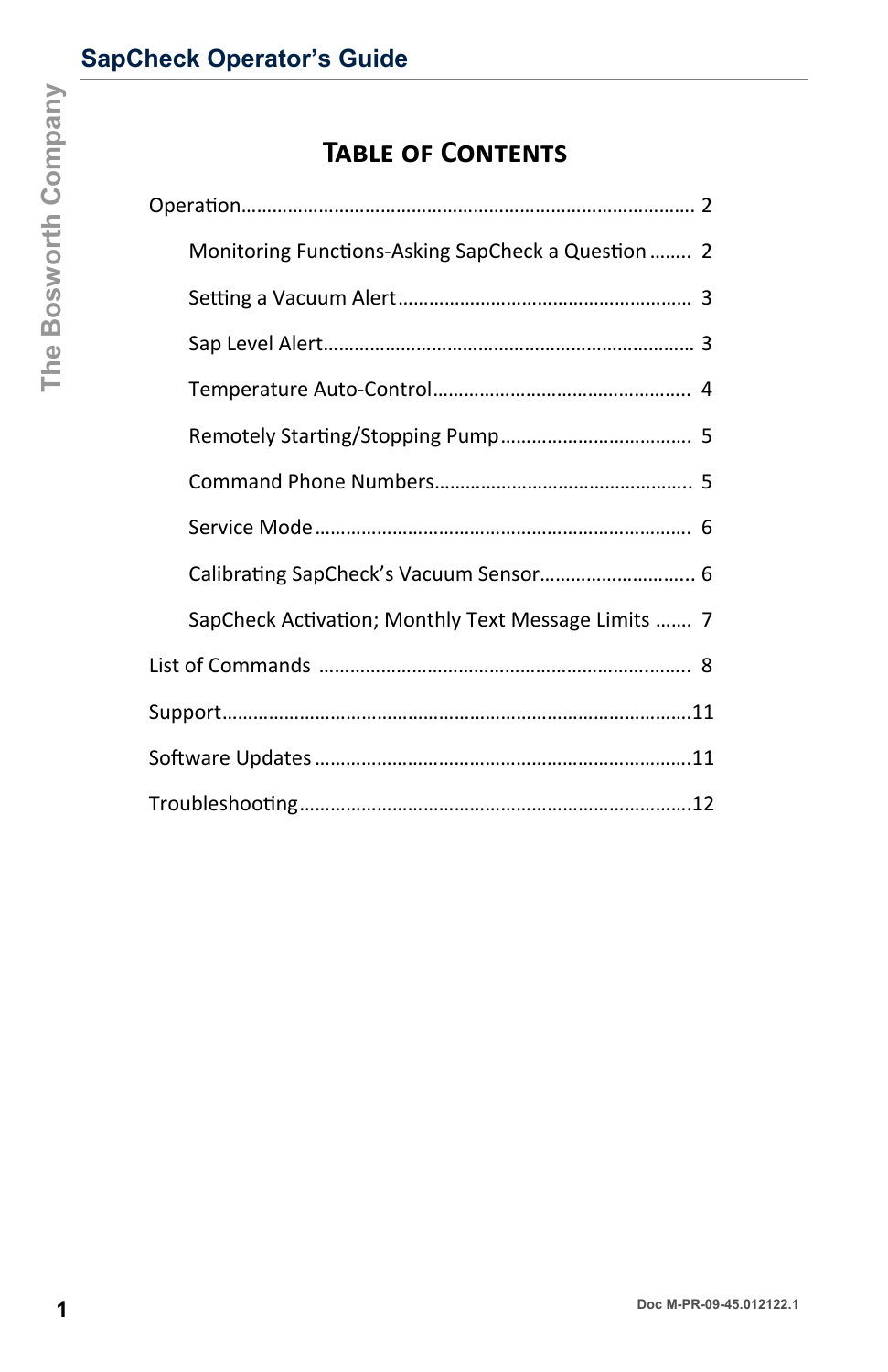### **SAPCHECK OPERATION**

SapCheck operates by sending and receiving SMS text messages over the cel‐ lular network. No internet connection is needed.

SapCheck will only respond to text messages it receives from users whose phone numbers it recognizes. It maintains a list of such "Command Num‐ bers." When SapCheck receives a text message from a Command Number, it will always reply by texting back a confirming message. This indicates that SapCheck has received and processed the text message command that you sent.

If you do not receive a text reply from SapCheck it can mean that you have issued an unrecognized command or that the cellular reception is unavailable.

#### **MONITORING FUNCTIONS—ASKING SAPCHECK A QUESTION (?)**

To ask SapCheck a question, you simply begin the text message with a question mark (?) or the word "get". SapCheck can provide you with temperature and vacuum information collected from its temperature and vacuum sensors. Additionally, SapCheck will tell you whether or not the level of sap in your sap collection tank has reached the tank float switch. The "?" (get) commands allow you to inquire about the readings from these sensors:

- **get temp** *OR* **?temp** returns current temperature
- **get vac** *OR* **?vac** returns current vacuum
- ◆ get tank OR ?tank returns a message indicating whether or not the sap has reached the sap alert level

(Note that the sap alert level corresponds to the height at which you have installed the float switch on your sap collection tank.)

Additionally, you can send the following text messages:

**get status** OR **?status** OR **status** returns a message indicating current temperature, vacuum, tank full status and pump operation state.

Note: This is the most efficient way to monitor conditions at the sugarbush as it returns all information in one text message, as opposed to multiple individual messages for each piece of information.

- **get settings** *OR* **?settings** returns a message indicating the values of all the control or alert settings that you have previously defined.
- **get version** *OR* **?version** returns the current version number of the SapCheck software installed in the Controller.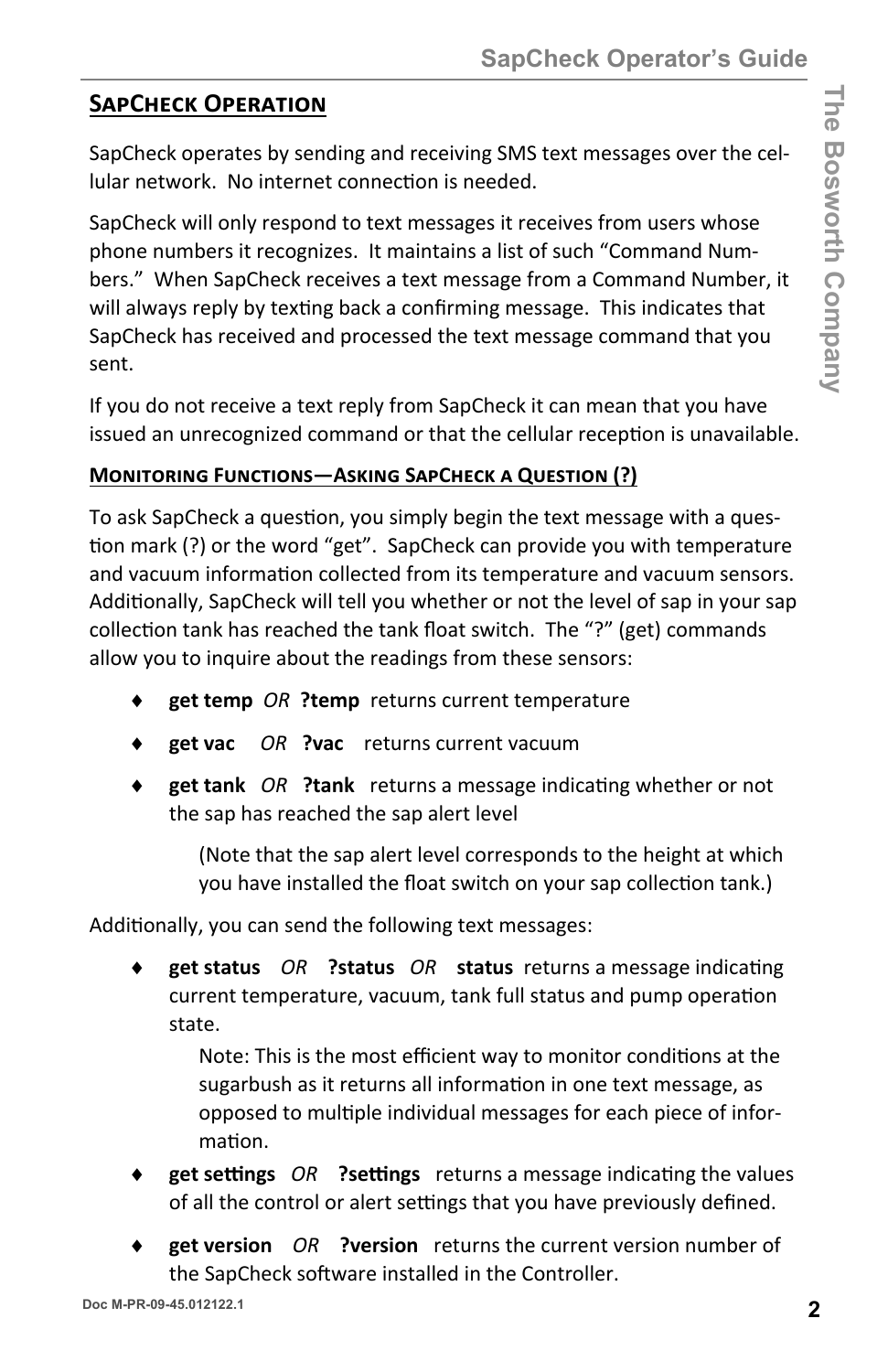## **SAPCHECK OPERATION**

**help** returns a text message listing all the text message commands that SapCheck recognizes. The "?help" command is really the only SapCheck command you need to remember if you do not have ac‐ cess to your Operator's Guide.

#### **SETTING A VACUUM ALERT**

Commands that set values for alert or temperature‐based pump control are preceded by the equals sign, "=", or you can substitute "set ".

To set the vacuum alert level, send the text message

#### **set vac warning** *value OR* **=vac warning** *value*

For example, to set the vacuum alert level to 10 in Hg, send the text message

#### **set vac warning 10** *OR* **=vac warning 10**

If the vacuum measured by SapCheck's vacuum sensor falls below the previ‐ ously specified alert level, SapCheck will send the following message to your cell phone:

Low Vacuum Warning <nn> in. Hg

(The <nn> value is the current vacuum reading.)

If you cannot remember what value you have specified for the vacuum alert, send the text message

#### **get seƫngs** *OR* **?seƫngs**

and it will return the values of all the settings you have specified, including the vacuum alert level.

#### **SAP LEVEL ALERT**

When the sap in your collection tank rises to the point where it causes the float switch to close, SapCheck will text the following alert to your cell phone:

Sap at Tank Level

Depending on conditions as your tank fills, the SapCheck float switch sensor may tend to "bob up and down", leading to multiple Sap at Tank Level alerts. SapCheck has a built-in delay that must occur after one such alert before a second is issued. This delay is set at the factory to 5 seconds. You can change the delay by issuing the following command: **3 SAPCHECK OPERATION**<br> **4 belp** returns a text message listing all the text message commands<br>
that SapCheck companies in a "ralep" command is really the endy<br> **3** SapCheck command you need to remember if you do not have

#### **set float delay** *value*

where value is the number of seconds of delay. For example, issuing the following command sets the delay to 20 seconds:

#### **set float delay** 20

SapCheck responds with:

Float status message delay 20 sec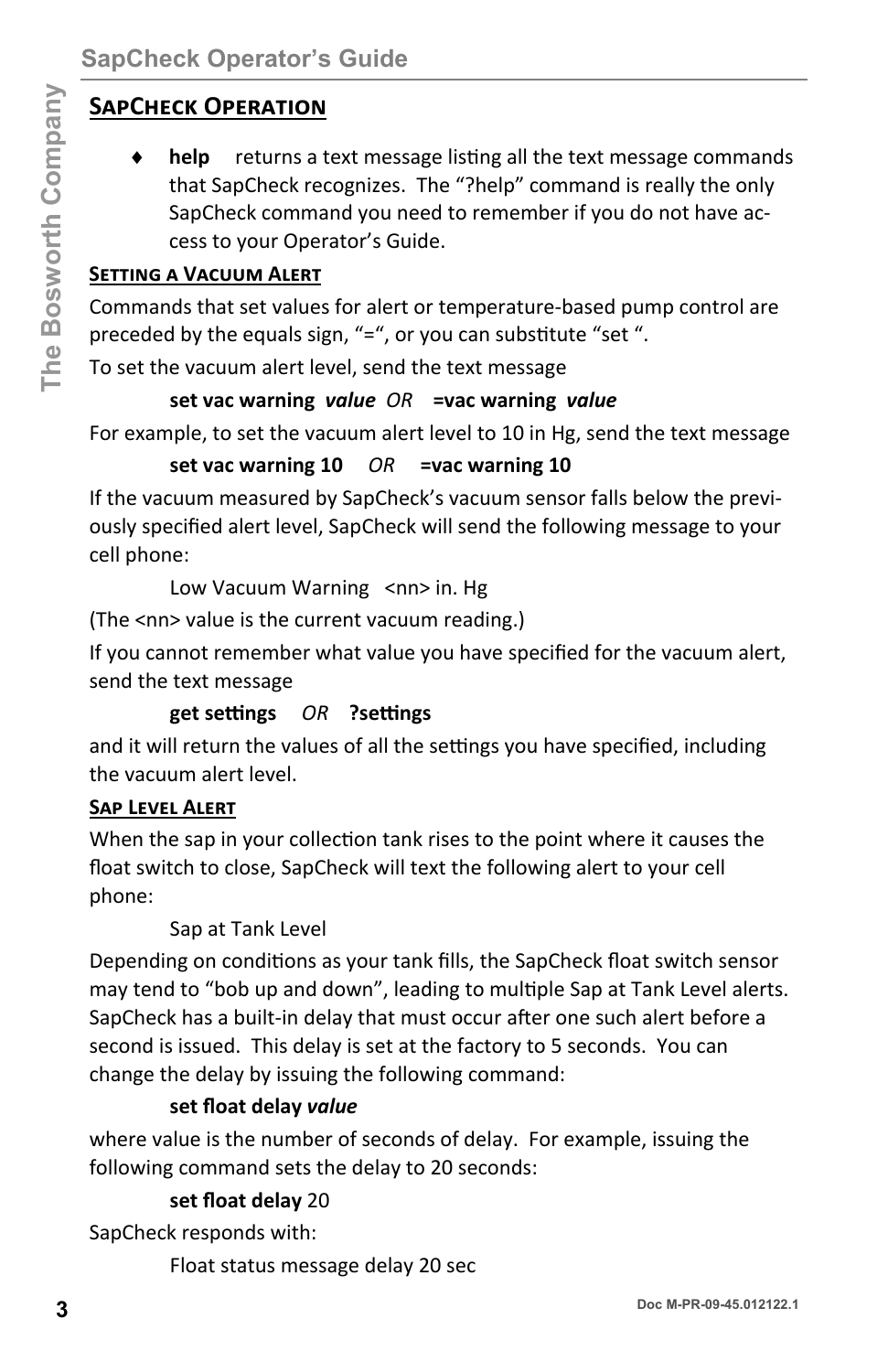#### **TEMPERATURE AUTO CONTROL**

SapCheck can automatically turn your vacuum pump on/off based on the temperature at your sugarbush. You can define one temperature at which the pump will turn on, and a second temperature at which the pump will turn off. For example, you might want to wait until the temperature warms up to 33°F before turning the pump on (to be sure that any ice inside the pump has melted) and to keep running until the temperature drops below, say,  $30^\circ$ F.

To set the temperature value at which the pump will turn on, send the text message

#### set temp on value OR = temp on value

To set the temperature value at which the pump will turn off, send the text message

#### set temp off value OR = temp off value

Finally, send the following text message to tell SapCheck to use these temperature settings to automatically turn the pump on and off.

#### auto on

Figure 9 below shows a sample texting session implementing Temperature Auto Control.

To end auto-temp control of the pump, you must issue the text command

#### auto off

This ends auto temp control and turns the pump off. You can then issue a command to force the pump to turn on, regardless of temperature.

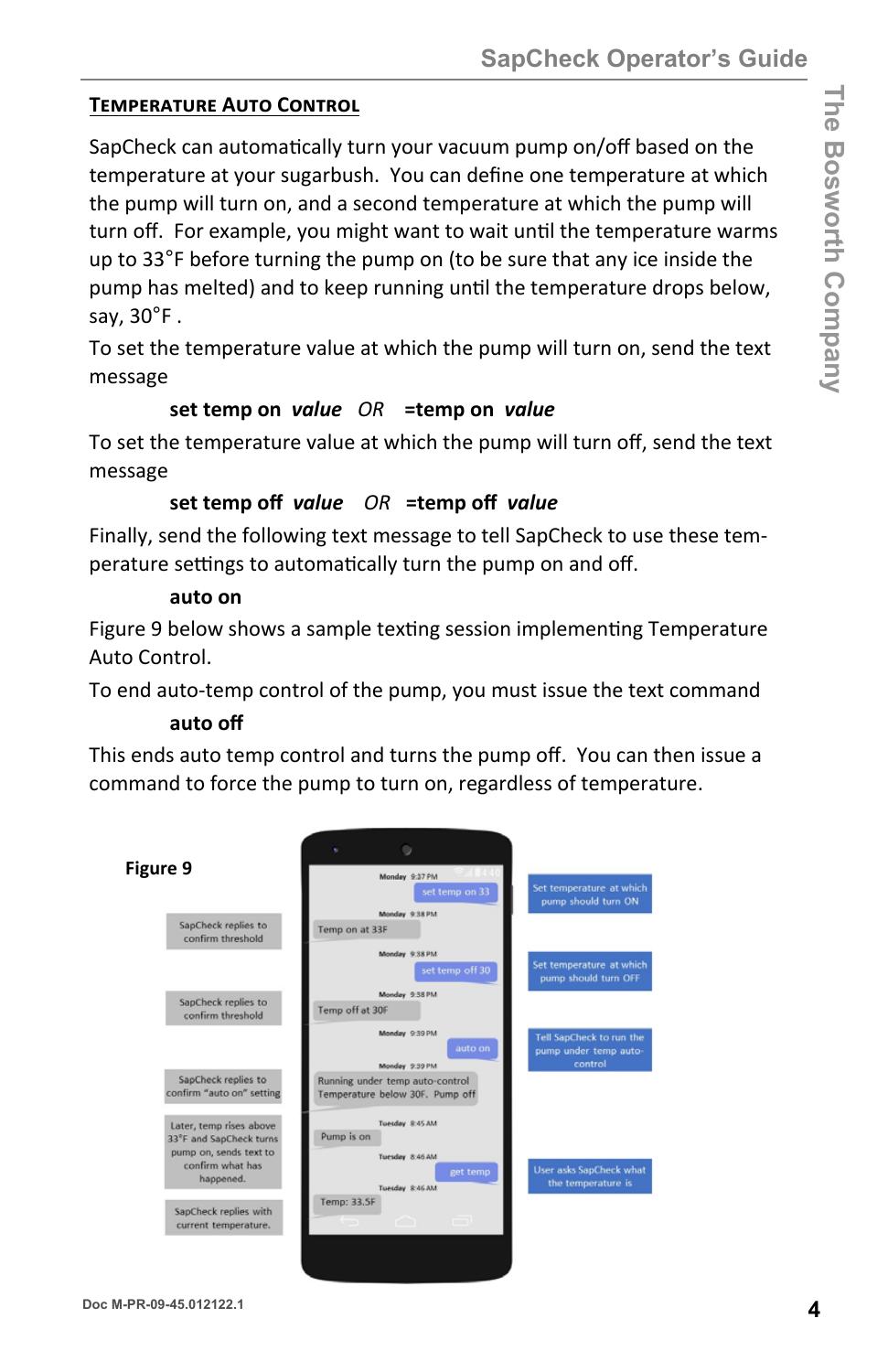## **REMOTELY STARTING / STOPPING VACUUM PUMP**

As long as auto temp control mode is not in effect, you can force your pump to turn on, simply text the following message to SapCheck:

#### start

To force your pump to turn off, text the following message to SapCheck:

#### stop

If you have previously texted auto on to SapCheck to turn on Temperature Auto-Control, you must issue the auto off command to take the pump out of auto-temp control mode. Once you have issued the auto-off, you can use the the start or stop commands to directly control the pump.

To return the pump to Temperature Auto-Control, simply text the "auto on" command again to Sapcheck.

#### **COMMAND PHONE NUMBERS**

SapCheck will only respond to text commands from cell phone numbers that have been registered with it using the set user command. To add a new Command Number for a user with cell phone xxx-yyy-zzzz, send the text message command below:

#### set user xxxyyyzzzz

To delete xxx-yyy-zzzz from the command number list, text:

#### set user xxxyyyzzzz del

Any active command number can issue a SapCheck command, and all active command numbers will receive SapCheck alerts. Only the command-issuing number will receive a response to a SapCheck query.

To make a command number inactive, text

#### set user xxxyyyzzzz act off

Inactive command numbers will not receive SapCheck alerts, and SapCheck will not process any command from an inactive number with the exception of the command to make the number active

#### set user xxxyyyzzzz act on

The "get user" text command returns a list of all Command Numbers and their status (active/inactive).

Note: Canadian users must add the prefix "+1" when specifying a phone # in a SapCheck text command; e.g.,

#### set user +1xxxyyyzzzz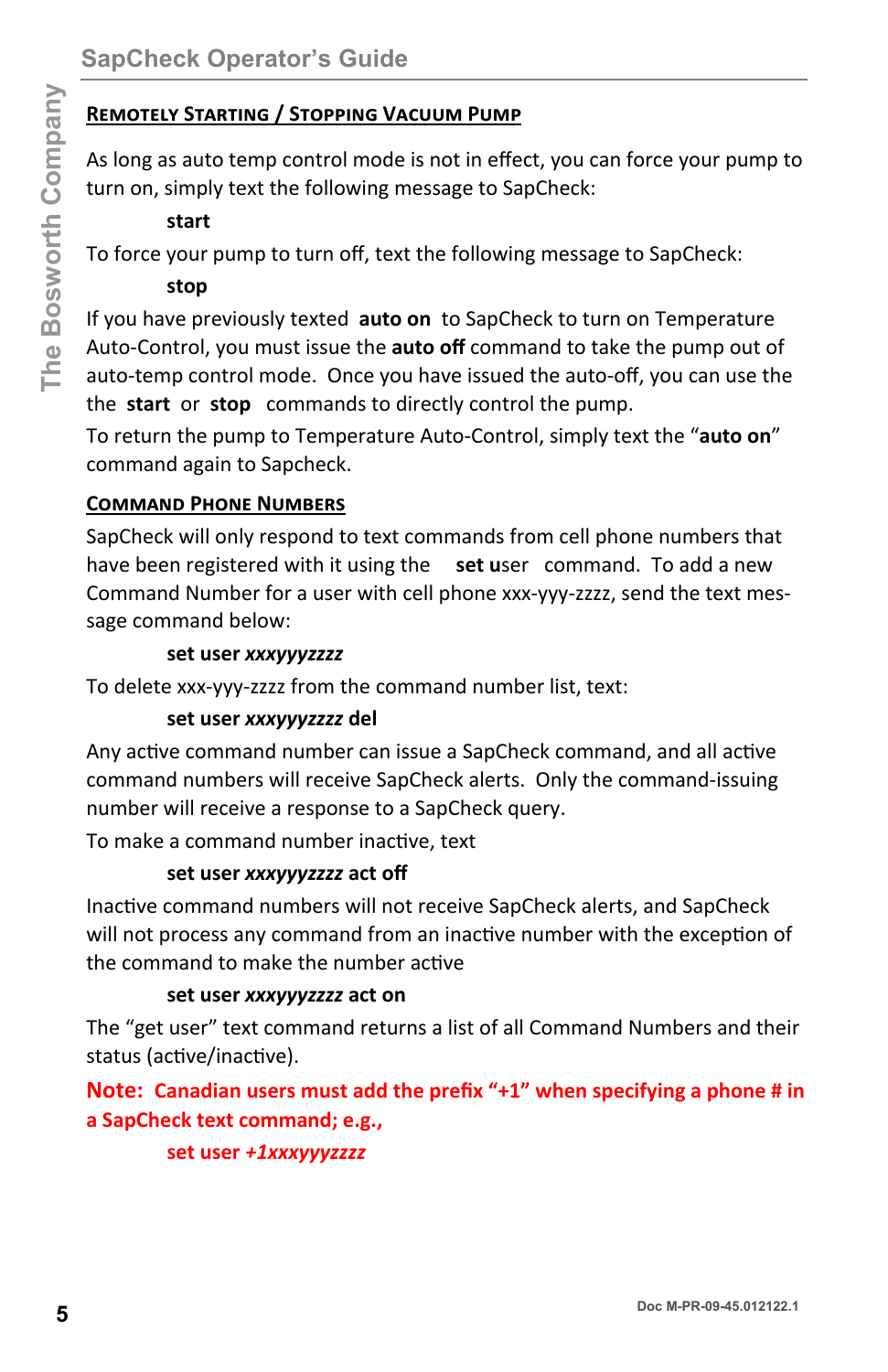#### **SAPCHECK OPERATION**

#### **SERVICE MODE**

For product support purposes, SapCheck can be put into "service mode" by texting the command

#### service control on

When in service mode, the unit will respond only to command texts from a special Bosworth Service Number. While in service mode, all commandconfirming texts are sent only to this number. When this command is initiated, SapCheck texts the following message to the user:

#### SERVICE CONTROL ON

This message indicates that the unit is currently under "Service Control", and that no commands will be accepted from any user Command Numbers while in this mode.

When service mode is terminated, SapCheck resumes responding to texts from the user's Command Number. The user receives the following text to indicate that service mode has been terminated:

#### SERVICE CONTROL OFF

#### **CALIBRATING SAPCHECK'S VACUUM SENSOR**

The SapCheck vacuum sensor is factory-calibrated prior to product shipment. However, it is possible for sensor accuracy to drift over time. Additionally, you may choose to calibrate SapCheck's vacuum sensor to more closely match vacuum readings of a vacuum gauge installed on your sap line. For these reasons, SapCheck provides a set of commands that you can use to recalibrate its vacuum sensor.

Re-calibrating the SapCheck vacuum sensor involves setting two different vacuum readings, one at zero vacuum (atmospheric pressure) and one at as a high a vacuum as you can obtain on your system as read by your calibration gauge. Follow the steps below:

 $1)$ With your pump system running so that your calibrating gauge reads 0 in Hg vacuum, text the following command to SapCheck:

#### set calibrate lowvac 0.0

2) With your pump system running so that your calibrating gauge reads as high a vacuum reading as possible, text the following command to Sap-Check

#### set calibrate hivac ##.#

where **##.#** is the vacuum reading on your calibrating gauge.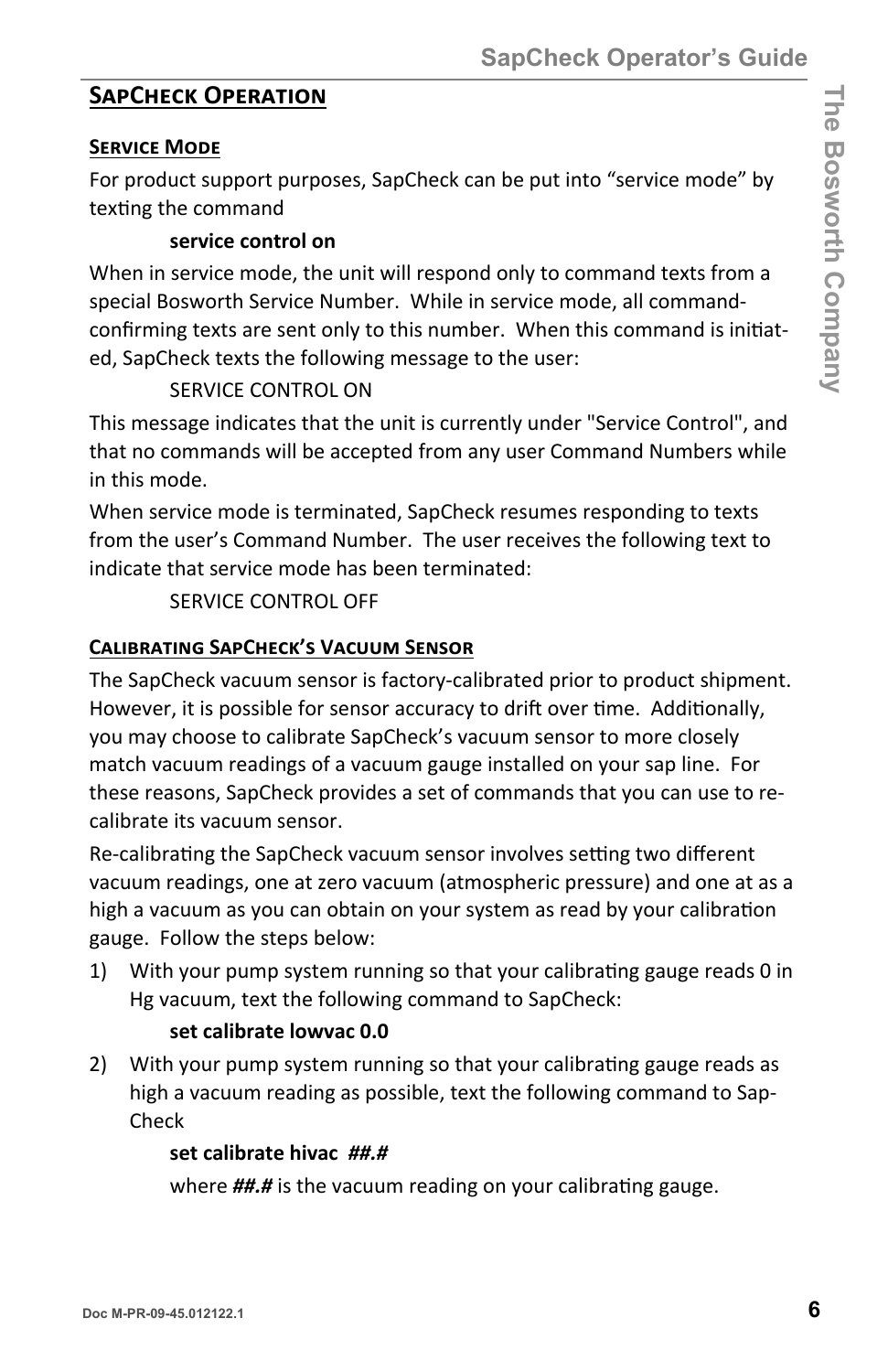$3)$ After setting the low and high vacuum points, text the following command to SapCheck

#### set calibrate

The Calibrate command causes SapCheck to install the new calibration settings and automatically reboot.

When SapCheck restarts, the new calibration settings will be used for reporting vacuum sensor readings.

#### **SAPCHECK ACTIVATION; MONTHLY TEXT MESSAGE LIMITS**

Your SapCheck Support Plan provides cellular network connectivity for your SapCheck unit. SapCheck units become active once a Support Plan is purchased.

A SapCheck Support Plan provides up to 3000 messages per month and can be purchased to cover from 1 to 6 months' operation. Both messages "sent" and "received" by the SapCheck unit are counted toward the 1500 monthly message limit. Additional charges apply for messages above the monthly message limit. Contact The Bosworth Company for more details.

At any time, you can find out how many text messages you have used in a cycle by issuing the command

#### get usage

This text message returns

| Current Plan Start: <mm dd="" yyyy=""></mm> | start date of the current monthly<br>communications plan                  |
|---------------------------------------------|---------------------------------------------------------------------------|
| Ending Date: <mm dd="" yyyy=""></mm>        | Ending date of current communica-<br>tions plan                           |
| Monthly Text Allotment: < nnnn>             | monthly message limit                                                     |
| Usage This Month: <zzzz></zzzz>             | number of messages used this<br>month, including the current mes-<br>sage |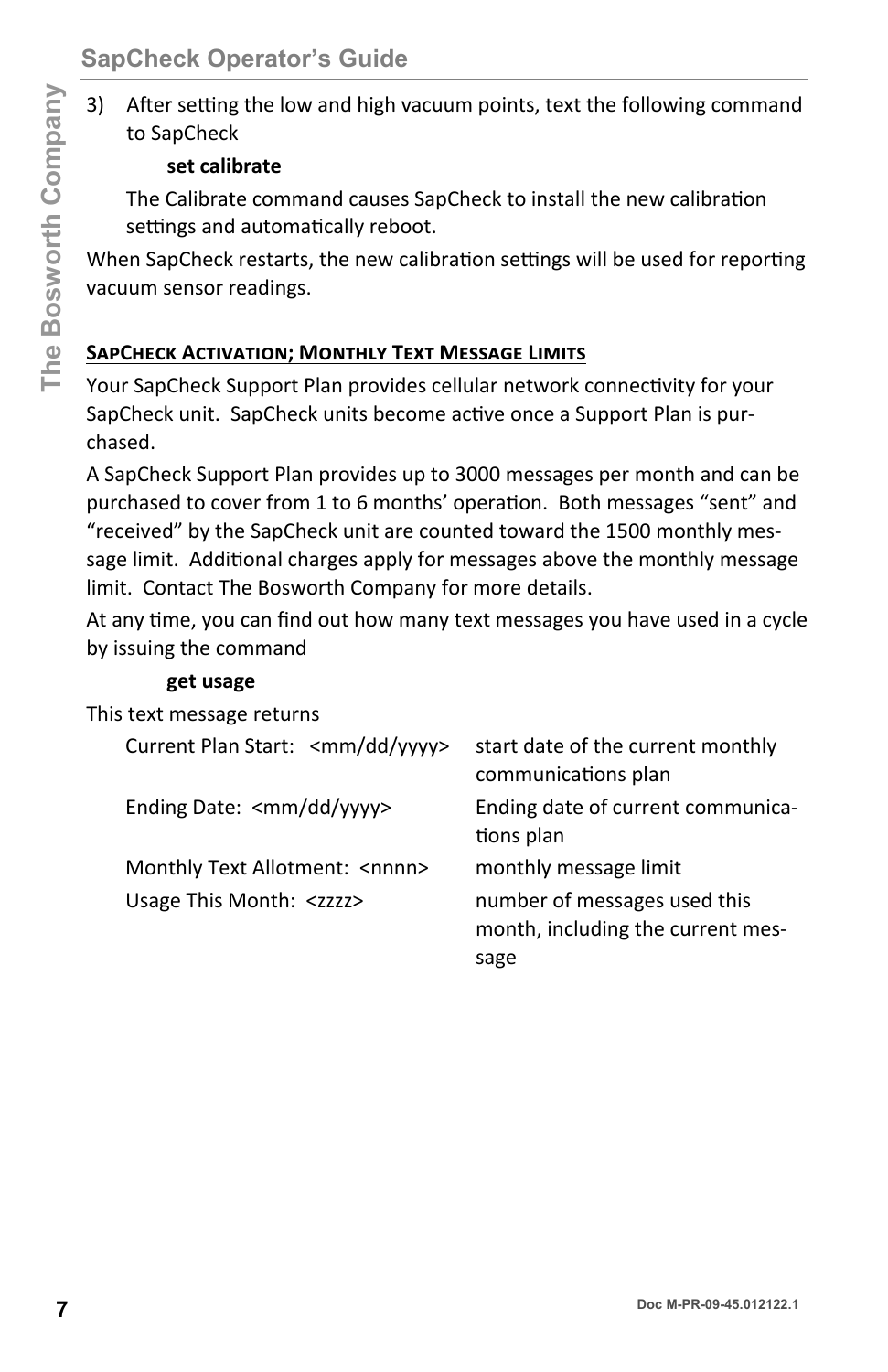## **LIST OF COMMANDS**

| <b>Text Message Command</b> | <b>Meaning</b>                                                                                                                                                                                                                                                 |
|-----------------------------|----------------------------------------------------------------------------------------------------------------------------------------------------------------------------------------------------------------------------------------------------------------|
| auto <on off=""></on>       | auto on initiates temperature control of pump.                                                                                                                                                                                                                 |
|                             | auto off terminates temperature control of pump.                                                                                                                                                                                                               |
| get help<br>?help<br>OR     | Generates 4 successive text messages listing all<br>user text commands recognized by SapCheck                                                                                                                                                                  |
| get settings OR ?settings   | Generates text message containing current temper-<br>ature and vacuum warning settings, as well status<br>report interval.                                                                                                                                     |
| get status OR ?status       | Generates text message containing current oper-<br>ating state of pump (on/off), vacuum and tempera-<br>ture readings, whether or not tank has reached sap<br>alert level in tank                                                                              |
| get tank<br>?tank<br>OR     | Generates text message containing tank full status<br>(full or not full)                                                                                                                                                                                       |
| get temp OR ?temp           | Generates text message containing current temper-<br>ature reading (°F) measured by sensor                                                                                                                                                                     |
| ?usage<br>get usage OR      | Returns current cycle start date for the current<br>monthly text cycle, the user's monthly text allot-<br>ment (monthly text message limit) and usage this<br>cycle (number of text messages used this cycle,<br>including the command message and its reply.) |
| get user OR ?user           | Returns the list of SapCheck command numbers<br>and their active/inactive status                                                                                                                                                                               |
| get vacuum OR ?vac          | Generates text message containing current vacuum<br>reading (in of Hg) measured by sensor                                                                                                                                                                      |
| get version OR<br>?version  | Reports software/firmware version # that the unit<br>is running.                                                                                                                                                                                               |
| reboot                      | Turns SapCheck off and then back on. When the<br>unit turns back on, it issues the "SapCheck is ON "<br>message to the command number.                                                                                                                         |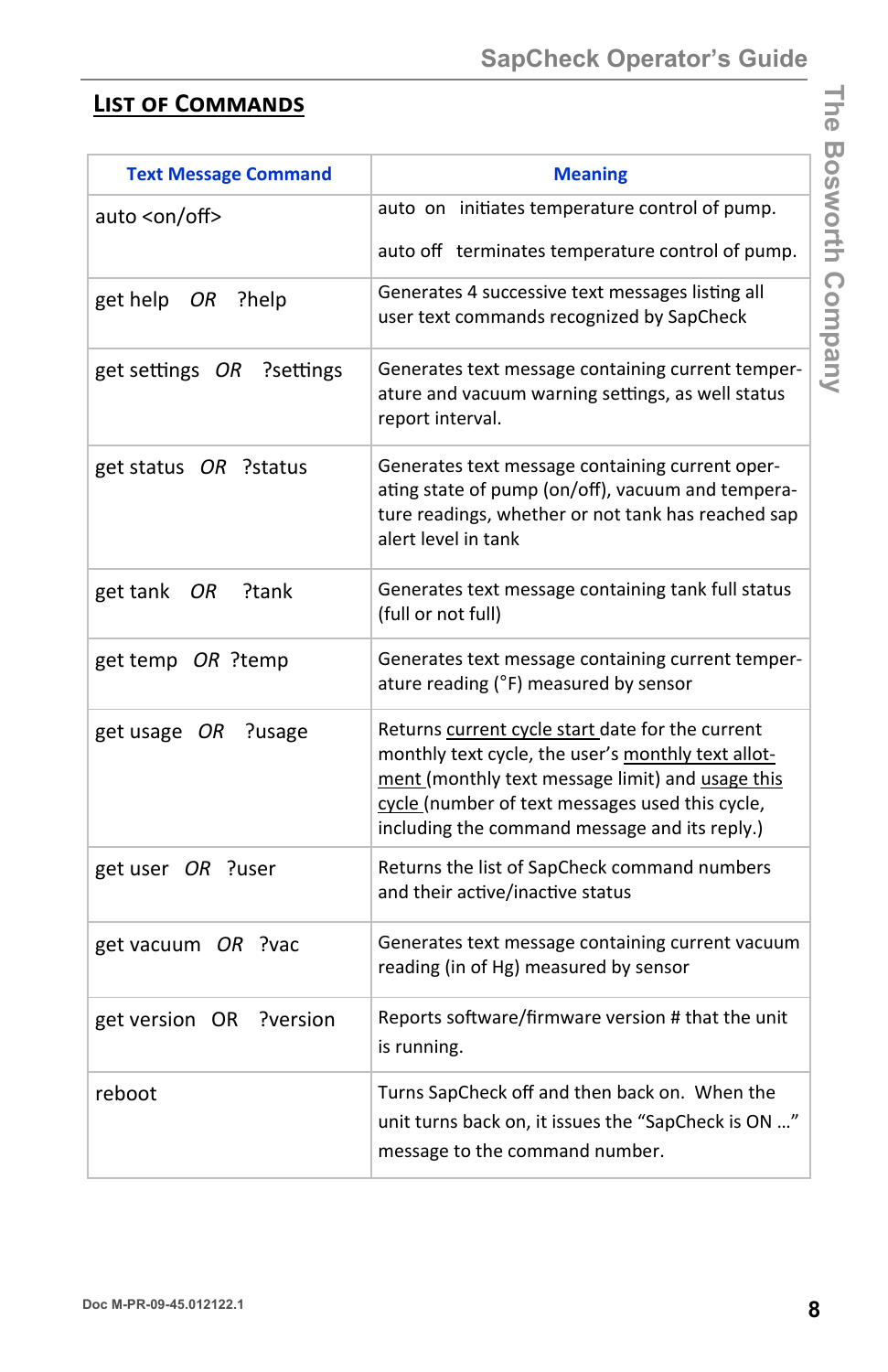## **LIST OF COMMANDS (CONT'D)**

| <b>Text Message Command</b>                 | <b>Meaning</b>                                                                                                                                                                                                                                                                                                                            |
|---------------------------------------------|-------------------------------------------------------------------------------------------------------------------------------------------------------------------------------------------------------------------------------------------------------------------------------------------------------------------------------------------|
| service control on                          | Turns "Service Control" on. Unit will only respond<br>to text commands from the "Service" phone #.                                                                                                                                                                                                                                        |
| set calibrate lowvac ##.#                   | Sets the low vacuum endpoint used for calibrating<br>the SapCheck vacuum sensor. Usually, this is cho-<br>sen when the system is running so that a second,<br>calibrating gauge reads 0 in Hg. In that case, the<br>value 0.0 is entered for ##.#                                                                                         |
| set calibrate hivac ##.#                    | Sets the high vacuum endpoint used for calibrating<br>the SapCheck vacuum sensor. Usually, this is cho-<br>sen when the system is running at or near the high-<br>est vacuum as indicated by a second, calibrating<br>gauge. The value entered for ##.# is the value (in<br>units of in Hg) reported by the second, calibrating<br>gauge. |
| set calibrate                               | Installs the "lowvac" and "hivac" points specified<br>by the set calibrate lowvac and hivac commands<br>and automatically reboots SapCheck. Vacuum<br>sensor re-calibration will take effect when Sap-<br>Check restarts.                                                                                                                 |
| set float delay value                       | After issuing a Sap At Tank Level alert, value is the<br>number of seconds that SapCheck waits before<br>issuing a followon alert.                                                                                                                                                                                                        |
| set report value                            | Sets the time interval in hours at which SapCheck<br>will automatically send status message texts. Use-<br>ful if you want to see status information on a regu-<br>lar basis without having to issue "?status" text<br>messages for each report.                                                                                          |
| set temp off value<br>ΟR<br>=temp off value | Sets the "falling" temperature value when the<br>pump will turn off under auto-temp control. If the<br>temperature is already below this temperature, the<br>pump will turn off if under auto-temp control.                                                                                                                               |
| set temp on value<br>ΟR<br>=temp on value   | Sets the "rising" temperature value when the<br>pump will turn on under auto-temp control. If the<br>temperature is already above this temperature, the<br>pump will turn on if under auto-temp control.                                                                                                                                  |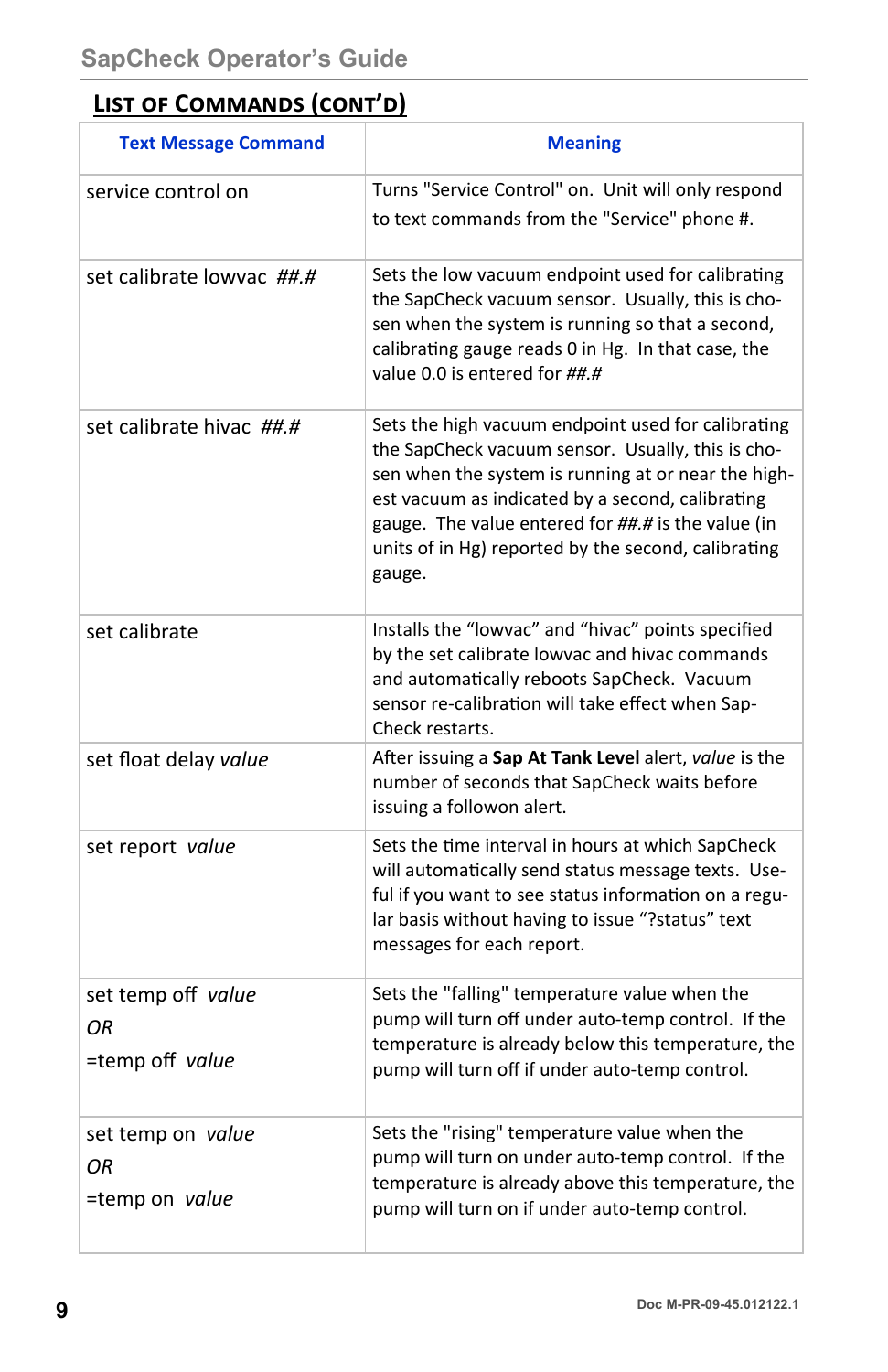## **LIST OF COMMANDS (CON'TD)**

| <b>Text Message Command</b>                                                         | <b>Meaning</b>                                                                                                                                                                                                                                                                                                                 |
|-------------------------------------------------------------------------------------|--------------------------------------------------------------------------------------------------------------------------------------------------------------------------------------------------------------------------------------------------------------------------------------------------------------------------------|
| set user xxxyyyzzzz<br>Example:                                                     | Sets the user phone # (area code + number; no<br>dashes!) which the unit will recognize as a<br>"command-generating" number.                                                                                                                                                                                                   |
| set user 4011234567<br>Canadian:<br>set user +1xxxyyyzzzz                           | <b>IMPORTANT!</b> Be very careful using this command.<br>If you do not enter the phone # correctly, you may<br>enable command of your SapCheck unit by an un-<br>known party!<br>NOTE: Canadian users must specify "+1" before                                                                                                 |
| set user xxxyyyzzzz del<br>Canadian:<br>set user +1xxxyyyzzzz del                   | Deletes phone # xxxyyyzzzz from the command<br>number list.<br><b>NOTE:</b> Canadian users must specify "+1" before<br>the phone number.                                                                                                                                                                                       |
| set user xxxyyyzzzz act on/off<br>Canadian:<br>set user +1xxxyyyzzzz act on/<br>off | Sets the status of command number to either ac-<br>tive ("on") or inactive ("off"). Inactive command<br>numbers do not receive any alerts and cannot issue<br>any text commands with the exception of the com-<br>mand to change their status to active.<br>NOTE: Canadian users must specify "+1" before<br>the phone number. |
| set vac warning value<br>ΟR<br>=vac warning value                                   | Sets the (falling) vacuum value at which a warning<br>text is sent to the user                                                                                                                                                                                                                                                 |
| get signal OR ?signal                                                               | Returns a % indicator of cell phone communication<br>strength where the SapCheck Controller is located.                                                                                                                                                                                                                        |
| start                                                                               | Starts the pump, regardless of sensor input; sends<br>confirming text                                                                                                                                                                                                                                                          |
| stop                                                                                | Stops the pump, regardless of sensor input; sends<br>confirming text                                                                                                                                                                                                                                                           |
| update                                                                              | Issued to upload new SapCheck software version<br>from thumb drive. Thumb drive must be inserted<br>into USB port when command is texted.                                                                                                                                                                                      |

#### **Note:**

Commands are not case-sensitive, but all characters in a command must be typed as shown, including spaces. The *<value>* entries should be replaced by a number. For example, sending the text message ...

=temp on 33

… will set the "temp on" value to 33°F.

The "get" and "set" versions of the commands are designed to be used with voice-recognition, if available, on your cell phone.

**The Bosworth Company** 

The Bosworth Company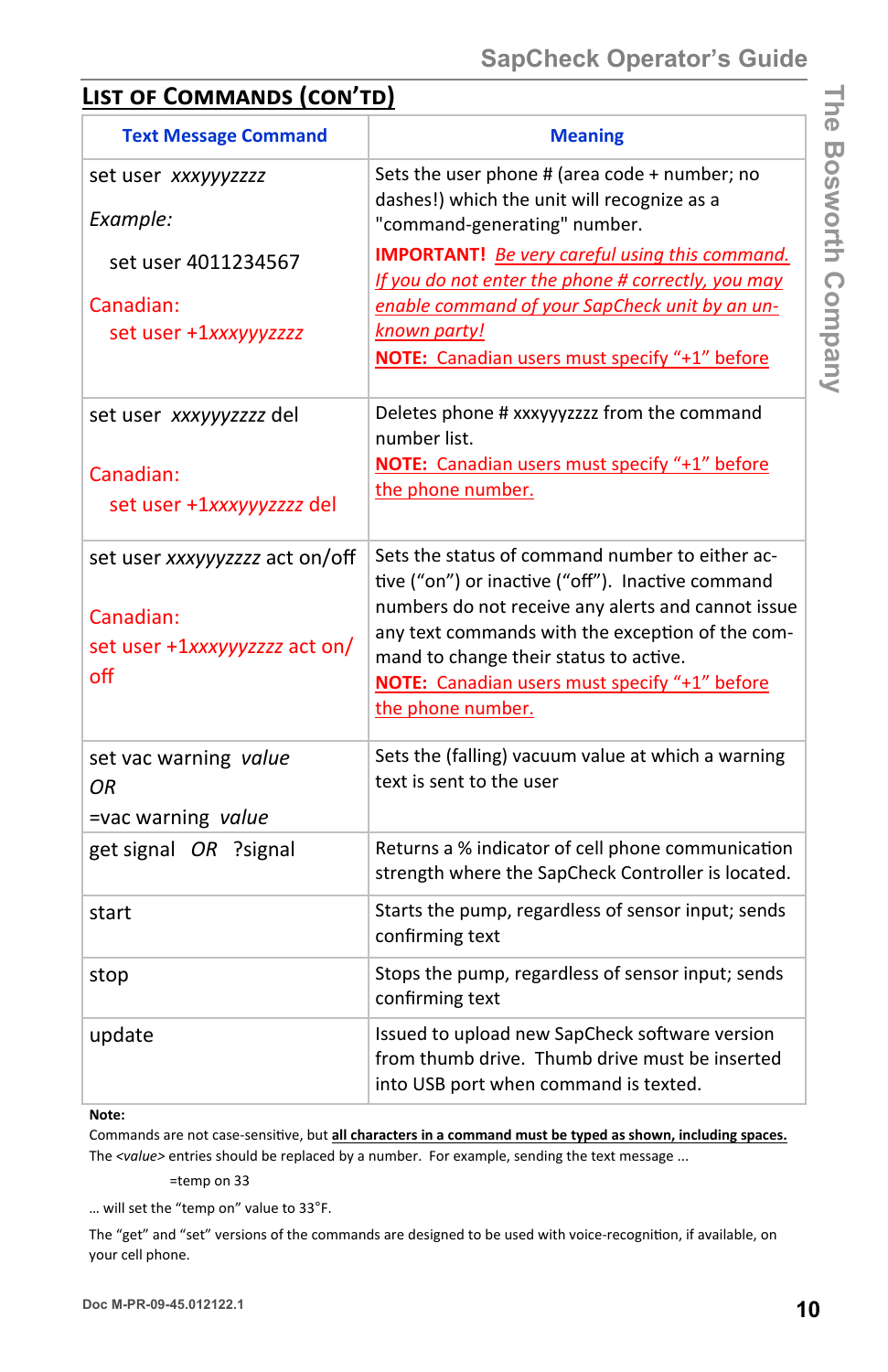## **SUPPORT**

Each SapCheck unit must have access to a cellular communications network to function. Cellular network connectivity is provided through a SapCheck Support Plan that is purchased from The Bosworth Company. SapCheck Sup‐ port Plans provide for cellular network connectivity as well as access to software upgrades and new releases.

All Sapcheck units purchased directly from Bosworth are shipped with an active support plan. *In the case of a SapCheck unit purchased through a dealer, the user must contact The Bosworth Company to purchase a support plan.*

Support plans can be purchased either by going on the following Bosworth website page …

www.thebosworthco.com/SapCheck/activate

or by calling The Bosworth Company at 1‐888‐438‐1110. You must provide the your SapCheck ID # (printed on the bottom of the Controller box) to purchase a support plan.

Once a plan has been purchased, the telecommunications capability within SapCheck is activated and the unit is assigned a telephone number. The user can then send commands to SapCheck by texting messages to this SapCheck phone number.

## **SOFTWARE UPGRADES**

Software upgrades are installed by connecting the USB port on the SapCheck Controller to a USB (thumb) drive onto which the latest version of the software has been downloaded. The file containing the SapCheck software must be named **sapcheck.bos**

Once the sapcheck.bos software has been downloaded onto a thumb drive, and while the SapCheck Controller is powered on, insert the USB drive into the USB port on the back side of the SapCheck Controller. From the command cell phone issue the text command

#### **update**

If the software on the thumb drive is newer than the release that SapCheck is running, SapCheck will install the new software from the thumb drive.

**14 Supprorest**<br> **Example the Sanchapeter winter must have access to a cellular communications network<br>
to function. Cellular network connectivity is provided through a SapCheck<br>
Lo function. Cellular network connectivity** SapCheck will reboot to complete the software installation. This process will take approximately 2 minutes. When the reboot has finished, SapCheck will text the power‐on message; namely, **SapCheck version X.YY.ZZ**.Once this has occurred, the update process has successful completed and the thumb drive can be removed.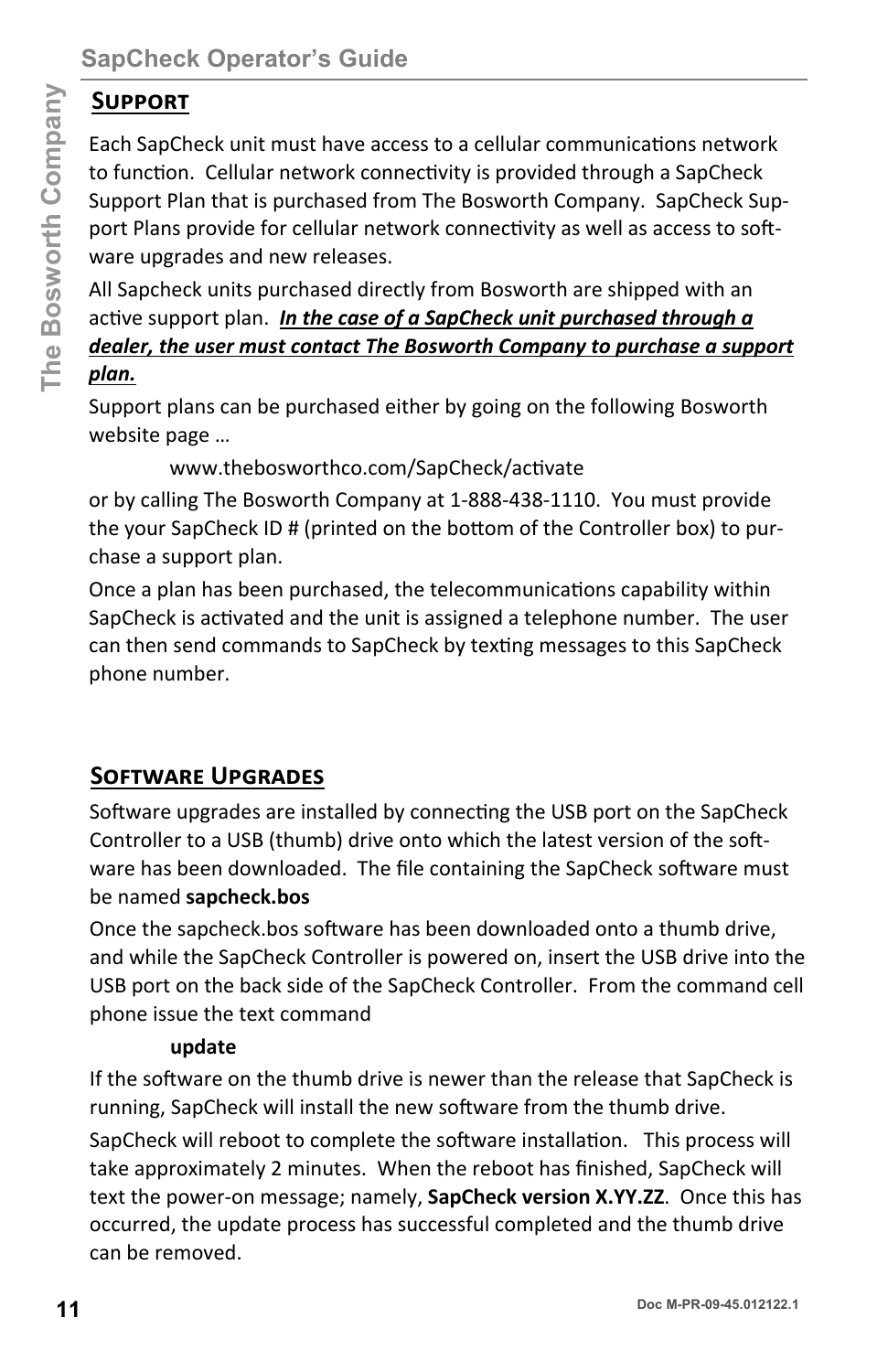## **SOFTWARE UPGRADES (CONT'D)**

Each SapCheck user has a user SapCheck account on The Bosworth Company website. The most current version of the SapCheck software is available on the user's SapCheck account and can be downloaded from his/her account onto a temporary directory on a computer.

If there is already a previous version of sapcheck.bos on the thumb drive that you are going to use to update your SapCheck software, be sure to rename this file on the thumb drive to some other filename (e.g., sapcheck.bos\_old) before moving or copying the latest version of the sapcheck software onto the thumb drive. If you do not do this, the copying/moving operation may result in renaming the newer sapcheck.bos file with a different name (e.g., sapcheck.bos (1)), and, as a result, the updating procedure will not find this file to upload it on the SapCheck controller.

Additionally, ensure that the thumb drive to which you are download the Sap-Check software is formatted as NTFS. The software update process will not work if the thumb drive is formatted under the older FAT32 format. You can Google NTFS on the web for instructions about reformatting your thumb drive using NTFS.

## **TROUBLESHOOTING**

The most likely cause of poor SapCheck functionality is poor or spotty cell phone communication at the sugarbush. The table below presents some additional troubleshooting suggestions to help diagnose and correct performance issues.

| <b>Problem</b>                                          | <b>Things to check</b>                                                                                                                                                                                                                                                              |
|---------------------------------------------------------|-------------------------------------------------------------------------------------------------------------------------------------------------------------------------------------------------------------------------------------------------------------------------------------|
| SapCheck did not<br>respond to my text<br>command       | The most likely cause of this is a temporary prob-<br>$\bullet$<br>lem with the cellular network. The simplest solu-<br>tion is to simply re-issue the command. Best prac-<br>tice is to wait a minimum of 5 seconds before issu-<br>ing a follow-on command.                       |
| SapCheck is not<br>responding to any<br>of my text com- | When SapCheck recognizes a command, it replies with a<br>confirming text. If you do not receive any confirming<br>text, it may be due to any of the following causes:                                                                                                               |
| mands                                                   | you did not send a correctly formatted text to Sap-<br>Check. (Ensure that you are entering the command<br>with all words spelled correctly and with any re-<br>quired spaces; also take care that you are not en-<br>tering any spaces or punctuation that are not re-<br>quired.) |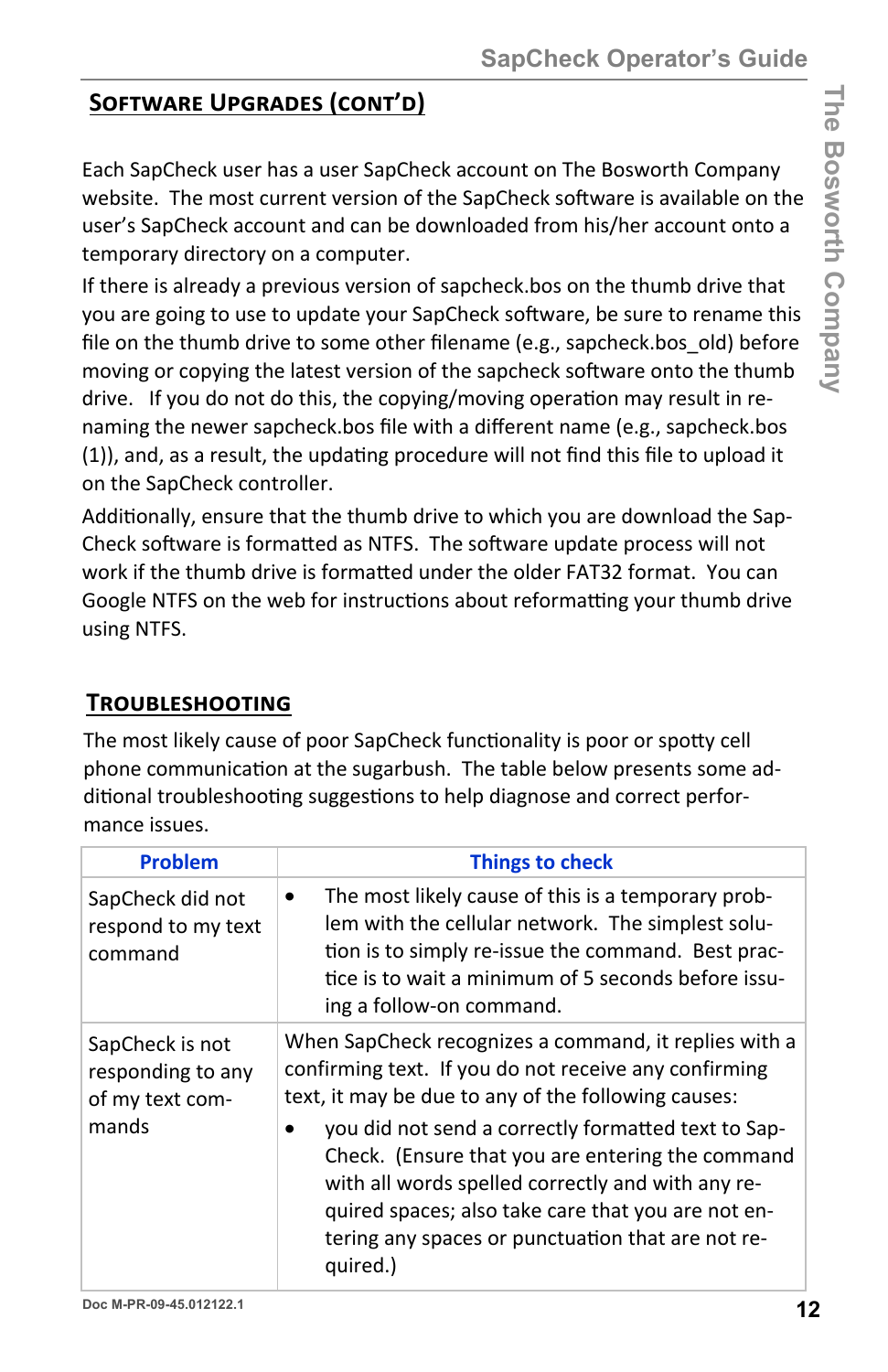## TROUBLESHOOTING (CONT'D)

| <b>Problem</b>                                                                                 | <b>Things to check</b>                                                                                                                                                                                                                                                                                                                                                                                                                                                                                                                                          |
|------------------------------------------------------------------------------------------------|-----------------------------------------------------------------------------------------------------------------------------------------------------------------------------------------------------------------------------------------------------------------------------------------------------------------------------------------------------------------------------------------------------------------------------------------------------------------------------------------------------------------------------------------------------------------|
| SapCheck is not<br>responding to any<br>of my text com-<br>mands                               | you sent a correctly entered text command, but not<br>$\bullet$<br>from the "command phone #". SapCheck will only<br>respond to commands from the phone # identified<br>by the set user xxxyyyzzzz command.<br>cell phone communication has been interrupted or<br>$\bullet$<br>is not functioning with sufficient strength at the<br>sugarbush                                                                                                                                                                                                                 |
|                                                                                                | SapCheck is not powered on.                                                                                                                                                                                                                                                                                                                                                                                                                                                                                                                                     |
|                                                                                                | If, after 5 minutes, SapCheck is not responding, and<br>you have confirmed that you have cell-phone con-<br>nectivity at your sugarbush where SapCheck is de-<br>ployed, then "power-cycle" SapCheck by unplug-<br>ging it and then plugging it in again to power. This<br>effectively "reboots" the SapCheck device and<br>should clear up any communications problem.                                                                                                                                                                                         |
| Vacuum pump is                                                                                 | Text auto command to ensure that SapCheck is oper-                                                                                                                                                                                                                                                                                                                                                                                                                                                                                                              |
| not responding to                                                                              | ating the pump under auto-temp control.                                                                                                                                                                                                                                                                                                                                                                                                                                                                                                                         |
| temperature con-                                                                               | Text ?settings command to ensure the temperature                                                                                                                                                                                                                                                                                                                                                                                                                                                                                                                |
| trol                                                                                           | and vacuum thresholds are correct.                                                                                                                                                                                                                                                                                                                                                                                                                                                                                                                              |
|                                                                                                | Temp on value should be higher than temp off val-<br>ue.                                                                                                                                                                                                                                                                                                                                                                                                                                                                                                        |
|                                                                                                | Check that pump is powered on and connected to<br>$\bullet$<br>SapCheck controller.                                                                                                                                                                                                                                                                                                                                                                                                                                                                             |
| My temperature<br>reading seems to<br>be "frozen" at a<br>certain value and is<br>not accurate | The most likely cause of a "frozen" temperature<br>reading is that the sensor input cable was discon-<br>nected from the unit and then re-connected after<br>the unit was powered up. To fix this, ensure that<br>the sensor input cable is properly plugged into the<br>Controller box and then power the box off and then<br>back on.<br>If you are certain that the sensor cable is properly<br>plugged into the box and you are not at your sugar-<br>bush, you can also "power-cycle" the unit by issuing<br>the reboot command from your command phone #. |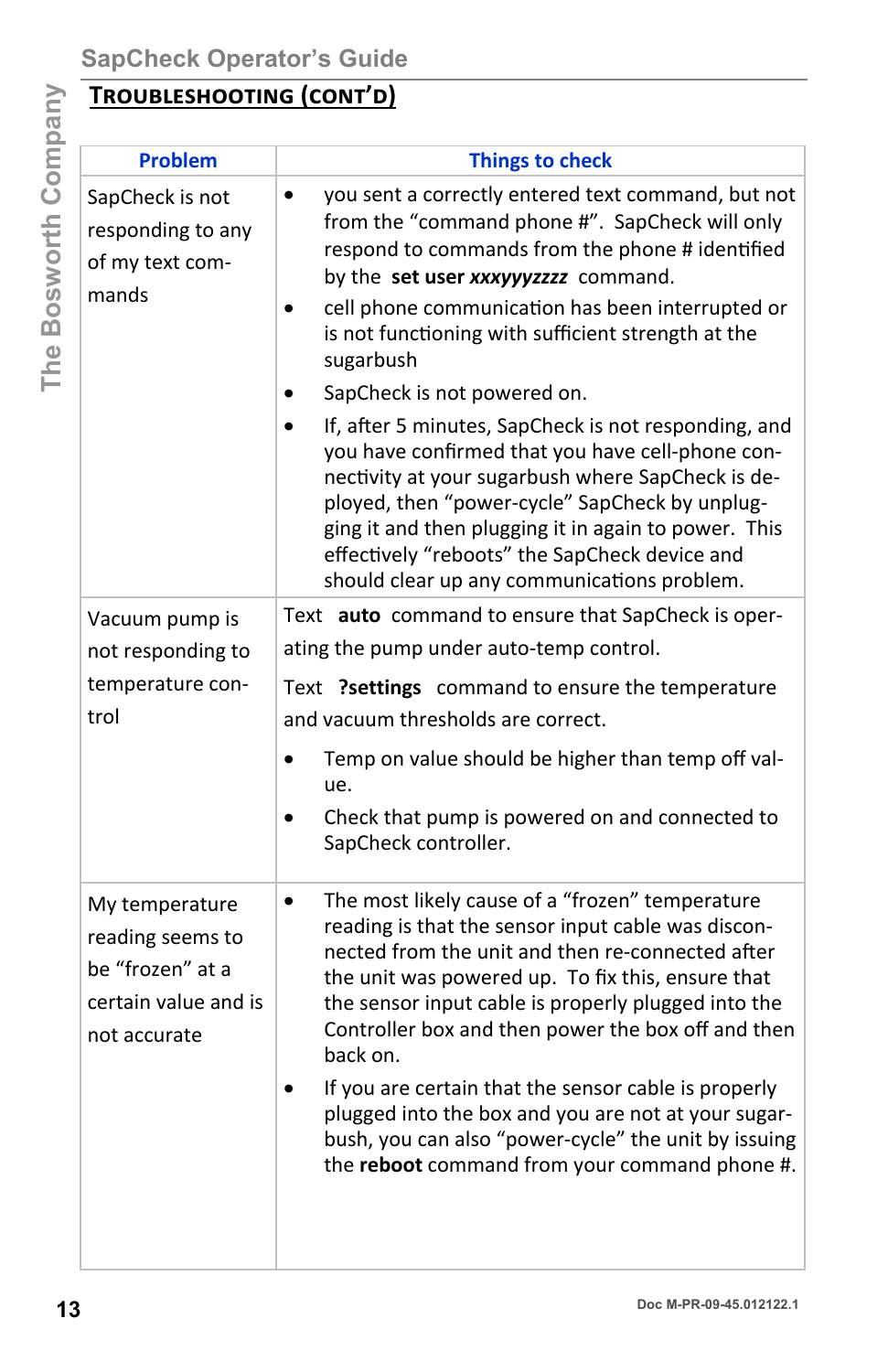| <b>YOUR NOTES</b> |  |  |
|-------------------|--|--|
|                   |  |  |
|                   |  |  |
|                   |  |  |
|                   |  |  |
|                   |  |  |
|                   |  |  |
|                   |  |  |
|                   |  |  |
|                   |  |  |
|                   |  |  |
|                   |  |  |
|                   |  |  |
|                   |  |  |
|                   |  |  |
|                   |  |  |
|                   |  |  |
|                   |  |  |
|                   |  |  |
|                   |  |  |
|                   |  |  |
|                   |  |  |
|                   |  |  |
|                   |  |  |